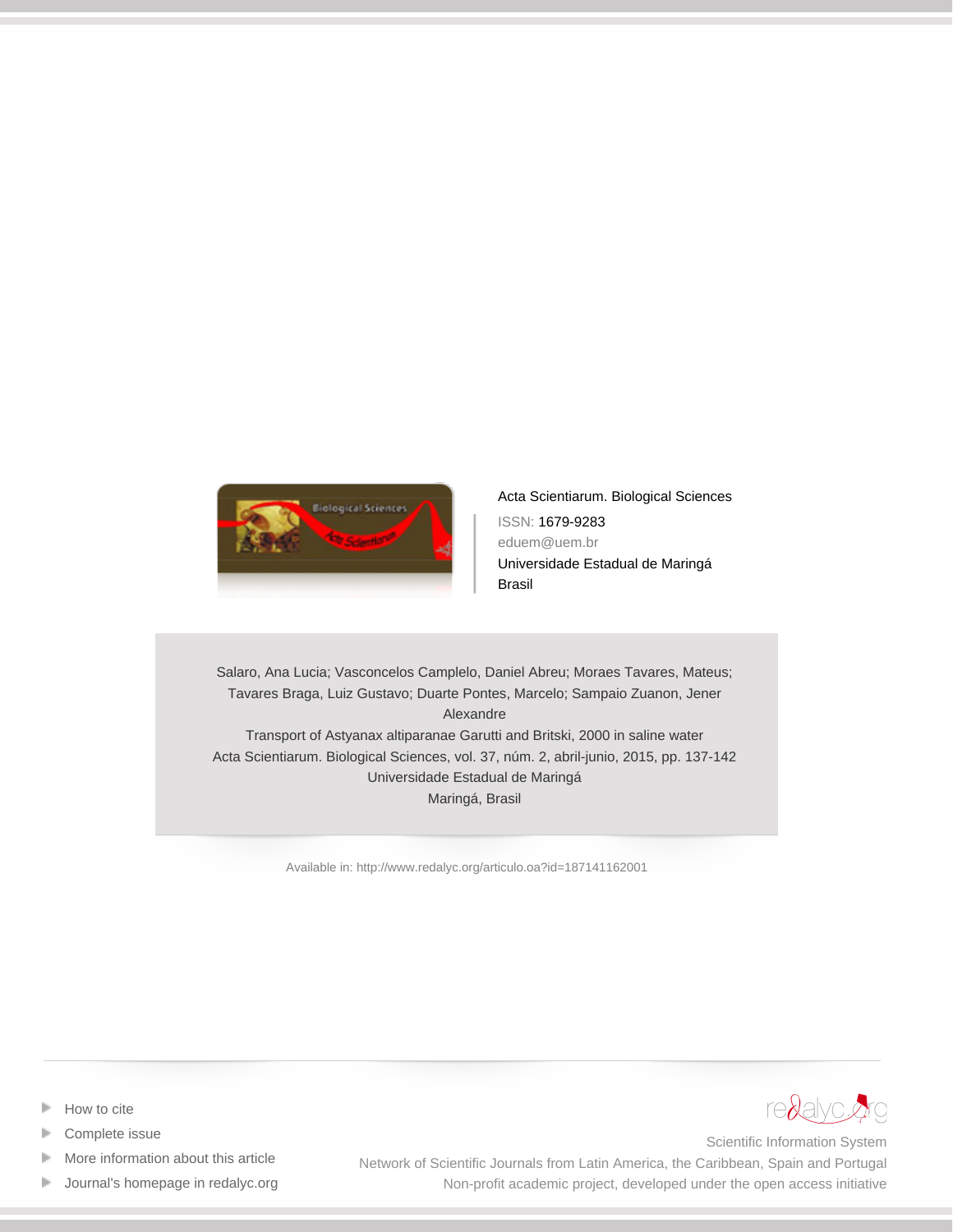

http://www.uem.br/acta ISSN printed: 1679-9283 ISSN on-line: 1807-863X Doi: 10.4025/actascibiolsci.v37i2.26884

# Transport of *Astyanax altiparanae* Garutti and Britski, 2000 in saline water

Ana Lucia Salaro<sup>1\*</sup>, Daniel Abreu Vasconcelos Camplelo<sup>2</sup>, Mateus Moraes Tavares<sup>1</sup>, Luiz Gustavo Tavares Braga<sup>3</sup>, Marcelo Duarte Pontes<sup>4</sup> and Jener Alexandre Sampaio Zuanon<sup>1</sup>

<sup>1</sup>Universidade Federal de Viçosa, Av. Peter Henry Rolfs, s/n, 36570-000, Viçosa. Minas Gerais, Brazil. <sup>2</sup>Universidade Estadual de Maringá, *Maringá, Paraná, Brazil. <sup>3</sup> Universidade Estadual de Santa Cruz, Ilhéus, Bahia, Brazil. 4 Fundação Instituto de Pesca do Estado do Rio de Janeiro, Rio de Janeiro Rio de Janeiro, Brazil. \*Author for correspondence. E-mail: salaro@ufv.com* 

**ABSTRACT.** Two experiments were performed. The first aimed to assess the tolerance of fingerlings *Astyanax altiparanae* to water salinity. Fish were exposed to salinity of 0, 3, 6, 9, 12 or 15 g NaCl L-1 for 96 hours. The fish mortality was 0%, in the levels of 0, 3 and 6 g  $L^{-1}$ ; 75% in the level of 9 g  $L^{-1}$ and 100% at 12 and 15 g  $L^{-1}$  of common salt. The second experiment aimed to assess the parameters of water quality, mortality and blood glucose during transport. For this, *A. altiparanae* were stored in plastic bags at 22, 30 and 37 g of fish L<sup>-1</sup> stocking densities and salinity of 0, 3, 6 and 9 g L<sup>-1</sup>, for. Fish showed similar mortality levels in the different salinities and stocking densities. The increase in fish density reduced the dissolved oxygen levels and salinity decreased the pH. The blood glucose levels were higher in those fish with  $0 \text{ g } L^{-1}$ salinity and higher stocking densities. The addition of salt to the water reduces the stress responses of *A. altiparanae* during transport.

**Keyword:** density, stress, glucose, oxygen, common salt.

## Transporte de *Astyanax altiparanae* Garutti and Britski, 2000 em água salinizada

**RESUMO.** Foram realizados dois experimentos. O primeiro teve o objetivo de avaliar a tolerância de alevinos de *Astyanax altiparanae* a salinidade da água. Os peixes foram submetidos às salinidades de 0, 3, 6, 9, 12 ou 15 g de NaCl L-1 durante 96 horas. A mortalidade dos peixes foi de 0%, nos níveis de 0, 3 e 6 g L-1; de 75% no nível de 9 g L<sup>-1</sup> e de 100% em 12 e 15 g L<sup>-1</sup> de NaCl. No segundo experimento, objetivou-se avaliar os parâmetros de qualidade de água, mortalidade e a glicose sanguínea durante o transporte. Para isso, *A. altiparanae* foram estocados em sacos plásticos nas densidades de 22, 30 e 37 g de peixe L-1 e salinidades de 0,  $3, 6$  e 9 g de NaCl L<sup>-1</sup>. A mortalidade foi semelhante nas diferentes salinidades e densidades de estocagem. O aumento da densidade de peixes reduziu o nível de oxigênio dissolvido e a salinidade da água reduziu o pH. Os níveis de glicose sanguínea foram maiores nos peixes expostos a salinidade de  $0 \text{ g L}^{-1}$ e nas maiores densidades de estocagem. A adição de sal na água reduz as respostas de estresse em *A. altiparanae* durante o transporte.

**Palavras-chave**: densidade, estresse, glicose, oxigênio, sal comum.

## Introduction

Commercial fish farming increases the quest for efficient handling practices to minimize the losses during the reproductive period (GROTTUM et al., 1997). Transport can trigger physiological responses in these animals due to stress, therefore carefully monitoring of such responses is essential to help the fish adapt to the handling operations (GOMES et al., 2006b).

Conditioning fish in plastic bags, despite the lack of a steady supply of dissolved oxygen is a transportation method for these animals, particularly in Brazil (GOLOMBIESKI et al., 2003; AZAMBUJA et al., 2011). However, the transportation time, temperature, fish density and

the high concentrations of ammonia and other metabolites excreted into the water can induce stress in the fish during transport in closed systems (GOMES et al., 2006a).

The stress caused to the fish during transport includes physiological changes in the animals in order to adapt to the new conditions. These responses are categorized into three groups: primary; corresponding to the endocrinal changes, such as increased plasma catecholamines and corticosteroids (MAZEAUD et al., 1977; CARNEIRO et al., 2009). These changes trigger secondary responses such as spikes in the blood glucose levels, changes in the hematological parameters and increased membrane permeability (MAZEAUD et al., 1977; BARTON, 2002) which increases the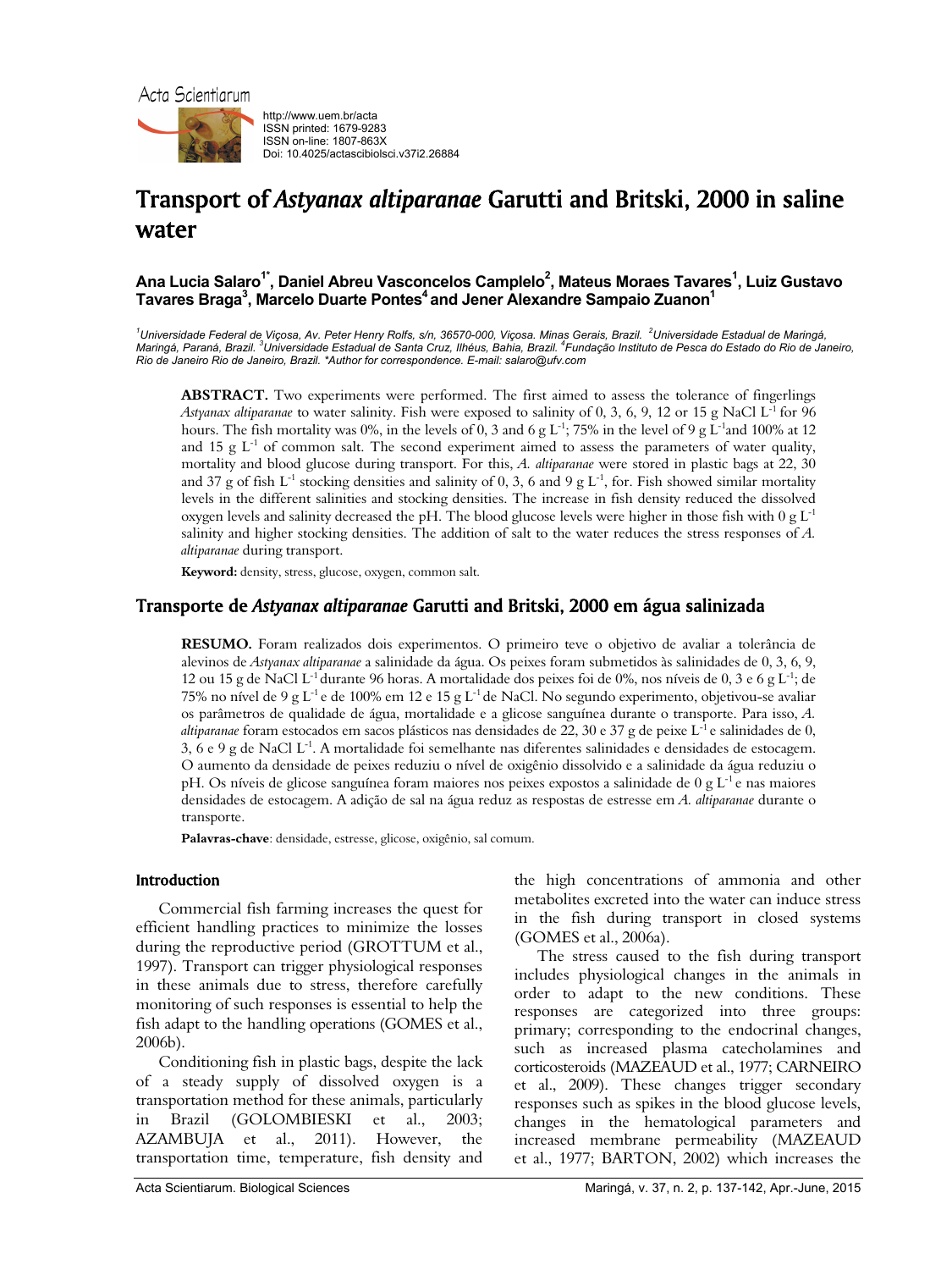water uptake and blood electrolyte losses in freshwater fish (MAZEAUD et al., 1977; CECH et al., 1996). The tertiary response reduces growth, causes behavioral changes and increases the susceptibility to disease due to the depression of the immune system, which in turn may increase the mortality (WENDELAAR BONGA, 1997). The plasma cortisol or glucose, which varies with the type and duration of animal exposure to stressors, is a good indicator to assess the stress levels in fish (HASAN; BART, 2007; OBA et al., 2009).

Storage density can also cause stress in fish, especially during transport (TANG et al., 2009). Decreased density during transport reduces the stress as it minimizes the abrasive contact between the fish (PICKERING, 1993) and reduces the drop in water quality (GOLOMBIESKI et al., 2003). Common salt (NaCl) can attenuate the responses to stress during transport as reported for *Colossoma macropomum* (GOMES et al., 2003) as it reduces the osmotic gradient between the fish plasma and the water and also reduces the ion transport through the cell membranes by increasing the mucous production in the gill epithelia.

*Astyanax altiparanae*, one of the most common among the freshwater fish, is reared in various regions of Brazil. This fish is attractive for commercial production because of its rapid growth and easy handling (GONÇALVES et al., 2014), early sexual maturity and excellent meat for the consumer. However, knowledge regarding the responses of *A. altiparanae* to stress during transport is still meager.

The aim of this study was to evaluate the responses of the *A. altiparanae* fingerlings to stress during transport, using different stocking densities and common salt (NaCl) levels.

## Material and methods

This experiment was approved by the Ethic Commission in Use of Production Animals of the Federal University of Viçosa (process number 28/2013). This certifies that the experiment is in agreement with the Ethical Principles for Animal Research established by the National Council of Animal Experimentation Control (CONCEA) and with present Brazilian legislation.

The experiment was conducted in the Laboratory of Fish Nutrition, Department of Animal Biology (DAB) of the Federal University of Viçosa (UFV) in Viçosa, Minas Gerais State, Brazil.

Common salt (NaCl) was the agent used to mitigate stress in the *Astyanax altiparanae* fingerlings, in two consecutive experiments (salinity tolerance and transport simulation). In the first, the acute tolerance of the fish to the salinity in the water was evaluated. In the second, the *A. altiparanae* responses to stress during transport were evaluated, using different stocking densities and salt levels. The final salt concentrations were those that provided the best survival rates of this fish in the salt tolerance test.

#### Salinity tolerance:

This experiment was performed by conducting six treatments  $(0, 3, 6, 9, 12 \text{ and } 15 \text{ g } L^{-1}$  of salt) and four replications in a randomized design.

Eight *Astyanax altiparanae* fingerlings (mean weight  $0.37$  g  $\pm 0.05$ ) were placed per aquarium (30 x 35 x 14cm) with 8 liters of water each, constant aeration and temperature of 24ºC controlled by a thermostat and heater (10 watts) with a 12-hour photoperiod. Twenty-four aquaria with 3mm screens to prevent the fish from escaping were used, each of which was considered as an experimental unit.

The *A. altiparanae* fingerlings were maintained without food for 96 hours and their mortality evaluated every three hours. Individuals were considered dead when spontaneous movements or responses to mechanical stimuli were lacking. The dead fish were removed from the aquarium, counted and discarded. The total number of dead fish per treatment was recorded at the end of this experiment and the averages evaluated by descriptive analysis.

#### Transport simulation:

This experiment was conducted in a completely randomized design in a factorial layout (4 x 3) with three replications. The treatments included concentrations of 0, 3, 6 and 9  $g L^{-1}$  of salt and stocking densities of 22, 30 and 37 g fish  $L^{-1}$ .

The *Astyanax altiparanae* fingerlings were transferred to a tank in the Fish Farming Sector, DAB/UFV for depuration and starved for 24 hours to empty their digestive tracts. Following this period, they were distributed in densities of 22, 30 and 37 g fish  $L^{-1}$  per plastic bag (45 x 27 cm) with a quarter of its water capacity and two quarters of oxygen, introduced via a hose attached to an oxygen cylinder, in salinity concentrations of 0, 3, 6 and 9 g  $L^{-1}$  of salt. Plastic bags were sealed to prevent the escape of  $O<sub>2</sub>$  and placed in styrofoam boxes. Each plastic bag was considered an experimental unit.

The styrofoam boxes with plastic bags containing fish, were shaken manually every ten minutes for eight hours, to simulate the conditions of transport. Immediately after transport simulation, the fish were transferred from the plastic bags to the aquarium (30 x 35 x 14 cm) with 8L of freshwater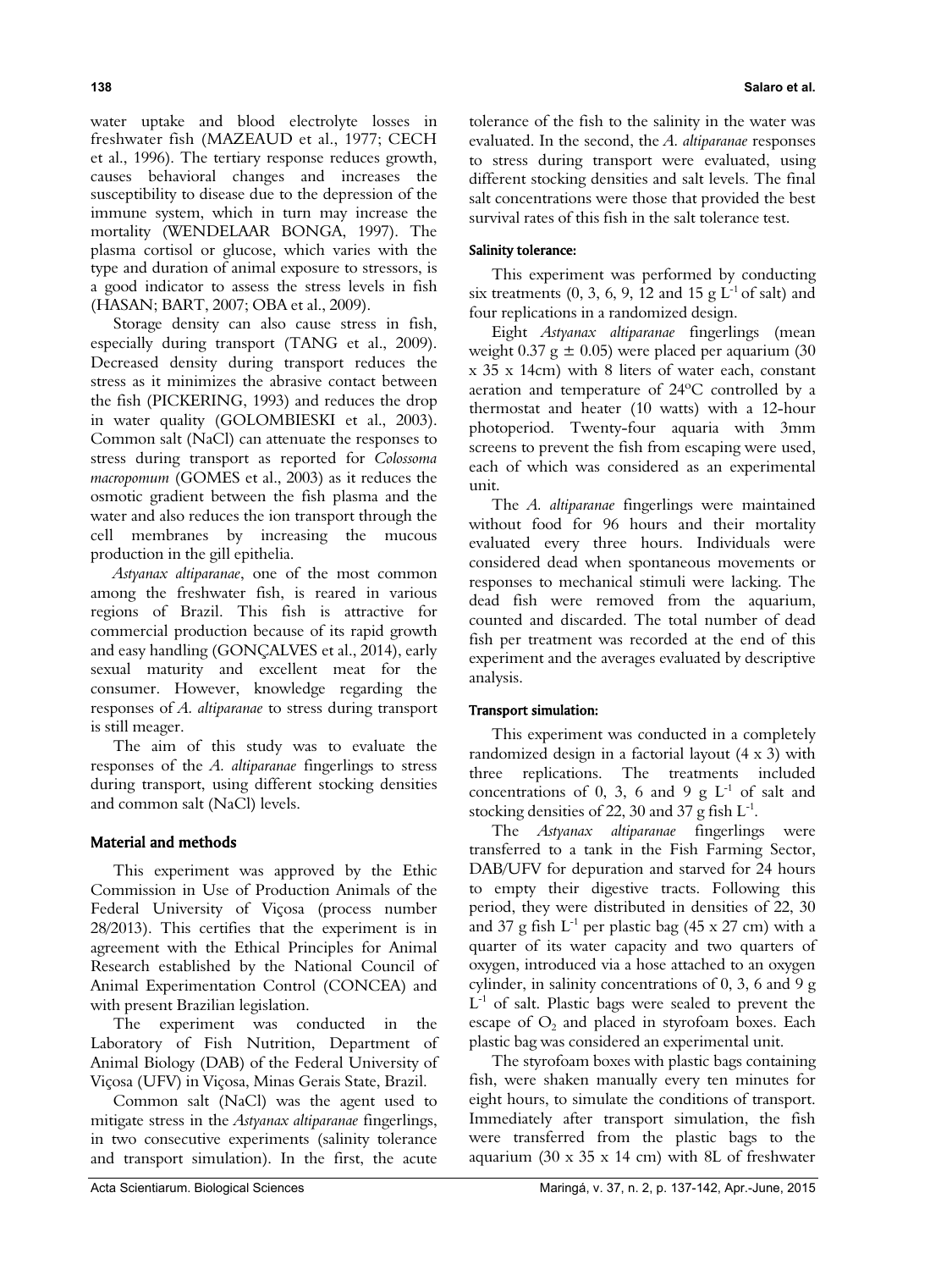#### **Transport in saline water 139**

and controlled temperature (24°C) thermostat and heater (10 watts), constant aeration (7.0 to 7.5 mg  $L^{-1}$ ) and 12-hour photoperiod. Fish mortality was observed after 24 hours.

For blood collection, the fish were anesthetized in benzocaine solution (50 mg  $L^{-1}$ ), the caudal peduncle was cut with a scalpel and the blood was directly deposited on test strips of glucose. Blood samples of 10 fish per treatment were collected, prior to the commencement of the experiment and eight hours post transport simulation. Blood glucose was measured using a digital monitor Optium Xceed ™.

Temperature, pH, dissolved oxygen and ammonia dissolved in water were evaluated during the experimental period utilizing a common alcohol thermometer, potentiometer, portable oximeter and digital photometer, respectively.

Data were subjected to analysis of variance (ANOVA) and to regression at 5% probability ( $p <$ 0.05) for means with significant differences.

### Results and discussion

#### Salinity tolerance

The concentrations of 0, 3 and 6  $g L^{-1}$  of salt were found to induce no mortality in the *Astyanax altiparanae*. However, fish mortality began only after 12 hours and reached up to 75% after 96 hours in saline 9 g L<sup>-1</sup>, and 100% at 12 and 15 g L<sup>-1</sup> (Table 1).

**Table 1.** *Astyanax altiparanae* mortality (Mort.) of 3-96 hours in water with 0 to 15 g  $L^{-1}$ .

| Salinity $(g L^{-1})$ |              |              |              |      |     |     |
|-----------------------|--------------|--------------|--------------|------|-----|-----|
| Hour                  | $\mathbf{0}$ | 3            | 6            | 9    | 12  | 15  |
| 3                     |              |              |              |      | 50  | 100 |
| 6                     |              |              |              |      | 100 | 100 |
| 12                    |              |              |              | 9.4  | 100 | 100 |
| 15                    |              |              |              | 18.8 | 100 | 100 |
| 18                    |              |              |              | 21.9 | 100 | 100 |
| 30                    |              |              |              | 25.0 | 100 | 100 |
| 33                    |              |              |              | 34.4 | 100 | 100 |
| 42                    |              |              |              | 40.6 | 100 | 100 |
| 54                    |              |              |              | 46.9 | 100 | 100 |
| 57                    |              |              |              | 50.0 | 100 | 100 |
| 69                    |              |              |              | 53.1 | 100 | 100 |
| 75                    |              |              |              | 56.3 | 100 | 100 |
| 87                    |              |              |              | 59.4 | 100 | 100 |
| 90                    |              |              |              | 65.6 | 100 | 100 |
| 93                    |              |              |              | 71.9 | 100 | 100 |
| 96                    |              |              |              | 75.0 | 100 | 100 |
| Mort. $(\%)^*$        | $\mathbf{0}$ | $\mathbf{0}$ | $\mathbf{0}$ | 75   | 100 | 100 |

\*Descriptive analysis

The survival values after placing *Astyanax altiparanae* individuals in concentrations of 0, 3 and 6  $g L<sup>-1</sup>$  of salt for 96 hours concur with the reports that a salinity of 6 g  $L^{-1}$  does not affect the survival of the freshwater fishes (ALTINOK; GRIZZLE, 2001; LUZ et al., 2008; LUZ; SANTOS, 2010).

Moreover, the survival of all the *A. altiparanae* individuals for the first 12 hours of exposure to a concentration of 9 g  $L^{-1}$  of salt showed that this fish can be transported to short distances. Water salinity is used extensively to reduce stress in the fish during transport (CARNEIRO; URBINATI, 2001), with a positive or negative effect, depending on the salt concentration. The adaptation of any species to salinity changes is related to its ability to alter its hormone secretions and mechanisms to adjust the ion transport and permeability of the gills, kidneys and intestines to water, minimizing the changes in the plasma ion concentration (BALDISSEROTTO, 2009). *Acipenser medirostris* exhibited changes in the cellular structures of the gills and kidneys, the osmoregulatory organs, when placed in water with high salinity (POLETTO et al., 2013).

The high mortality of *A. altiparanae* with 9, 12 and 15 g  $L^{-1}$  of salt in the water can be explained by the osmoregulatory disorders due to the dissolved ions. Freshwater fish maintain a hyperosmotic condition, reducing the ion losses and eliminating the excess body water, water salinity reduces the osmotic and ionic differences between the fish and the water (RILEY et al., 2003). However, excess salt in the water induces difficulty in fish osmoregulation (JOMORI et al., 2012). Hypo and hyperosmotic treatment may or may not cause stress and/or affect the metabolic rate of the animals (STIEGLITZ et al., 2012), although the concentrations of 9, 12 and 15 g  $L^{-1}$  of salt were observed to increase the osmotic imbalance in the fingerlings *A. altiparanae*. Tolerance to salinity varies with the species, developmental stage (FASHINA-BOMBATA; BUSARI, 2003) and fish exposure time. The *Lophiosilurus alexandri* fry, *Ctenopharyngodon idella* fingerlings and *Pseudoplatystoma corruscans* fry tolerate salinities of 2, 10 and 2 g  $L^{-1}$ , respectively (YILDIZ; UZBILEK, 2001; SANTOS; LUZ, 2009). This reveals the importance of evaluating tolerance to salinity of the fish based on its species and developmental stage.

#### Transport simulation

The salinity and stocking density were found to have no effect upon the mortality of *Astyanax altiparanae* during transport (Table 2). The stocking density reduced the dissolved oxygen level in the water (y =  $-0.1397x + 24.018$ , R<sup>2</sup> = 0.9969), especially with the 37 g fish  $L^{-1}$  (Table 3). The salinity of 8.14 g  $L^{-1}$  showed the lowest pH content of the water, based on the regression equation  $(y =$  $0.0062x^2 - 0.1009x + 6.8482$ ,  $R^2 = 0.9742$ ). The temperature and ammonia level did not differ among treatments (Table 3).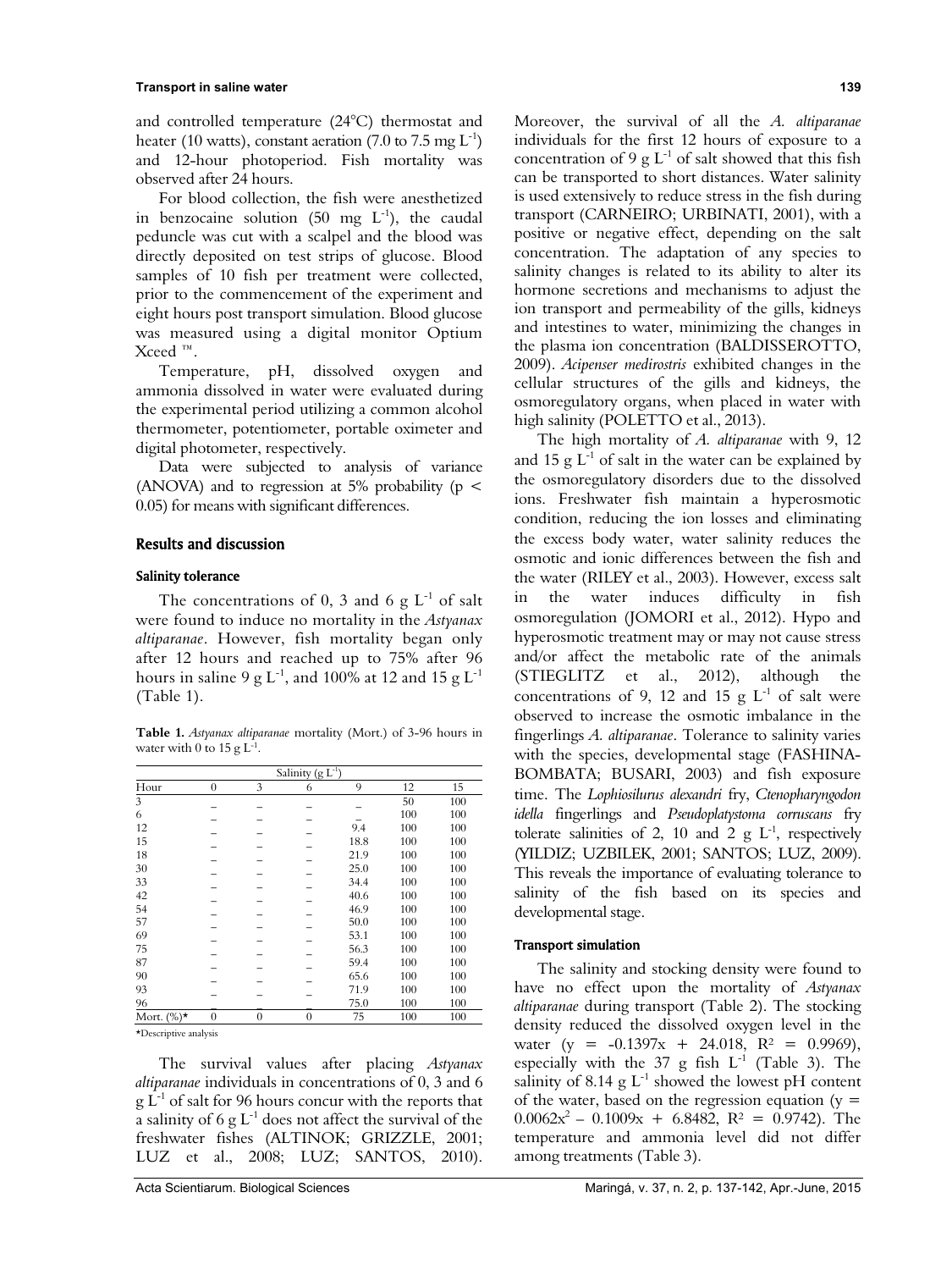**Table 2.** *Astyanax altiparanae* mortality (mean ± standard deviation) after eight, 24 and 96 hours of transport, depending on water salinity and density storage.

|                                          | 8h              | 24h             | 96h              |
|------------------------------------------|-----------------|-----------------|------------------|
| <sup>ns</sup> Salinity (g $L^{-1}$ )     |                 | Mortality (%)   |                  |
| $\theta$                                 | $0.30 \pm 0.53$ | $491 + 479$     | $7.14 \pm 6.82$  |
| 3                                        | $0.00 \pm 0.00$ | $2.35 \pm 1.57$ | $4.34 \pm 3.04$  |
| 6                                        | $0.00 \pm 0.00$ | $4.04 \pm 4.04$ | $5.56 \pm 5.12$  |
| 9                                        | $2.39 \pm 3.72$ | $5.78 \pm 3.49$ | $12.04 \pm 7.88$ |
| <sup>ns</sup> Density (g fish $L^{-1}$ ) |                 | Mortality (%)   |                  |
| 22                                       | $1.52 \pm 2.78$ | $6.44 \pm 4.80$ | $11.27 \pm 8.08$ |
| 30                                       | $0.28 \pm 0.51$ | $3.89 + 3.15$   | $6.15 \pm 4.27$  |
| 37                                       | $0.23 \pm 0.41$ | $2.48 \pm 2.06$ | $4.39 \pm 3.77$  |
|                                          |                 |                 |                  |

 $ns = not significant by analysis of variance, F test (p > 0.05)$ 

Table 3. Levels of dissolved oxygen (DO) and pH (mean  $\pm$ standard deviation) depending on stocking density and salinity in transport of *Astyanax altiparanae*.

| Density (g fish $L^{-1}$ ) |                  |                  |                  |                  |  |
|----------------------------|------------------|------------------|------------------|------------------|--|
|                            | $\mathfrak{D}$   | 30               | 37               |                  |  |
| pH <sub>ns</sub>           | $6.66 \pm 0.20$  | $6.57 \pm 0.18$  | $6.54 \pm 0.12$  |                  |  |
| DO <sup>1</sup>            | $20.98 \pm 1.34$ | $19.76 \pm 0.80$ | $18.88 \pm 1.53$ |                  |  |
| Salinity $(g L^{-1})$      |                  |                  |                  |                  |  |
|                            |                  |                  |                  |                  |  |
| $pH^2$                     | $6.86 \pm 0.14$  | $6.57 \pm 0.12$  | $6.50 \pm 0.06$  | $6.43 \pm 0.11$  |  |
| DO <sup>ns</sup>           | $20.23 \pm 1.56$ | $19.50 \pm 1.29$ | $19.52 \pm 1.32$ | $20.23 \pm 1.64$ |  |

 $ns = not significant by analysis of variance, F test (p > 0.05).$ <sup>1</sup>Significant difference at the 5% level of significance ( $p < 0.05$ ) for the linear regression. <sup>2</sup>Significant difference at the 5% level of significance  $(p < 0.05)$  for quadratic regression.

Water salinity and stocking density affected the blood glucose of the fish (Table 4), with higher values being recorded in water without any salt and with higher stocking densities ( $y = 11.2436x$  – 194.115,  $R^2 = 0.8578$ . The salinity of 5.96 and 6.40  $g L<sup>-1</sup>$  revealed the lowest blood glucose values for the densities of 30 and 37 g fish  $L^{-1}$ , respectively (y =  $2.1759x^2 - 25.95x + 120.82$ ,  $R^2 = 0.6475$ ;  $y =$  $4.3518x^2$  – 55.70x + 225.07, R<sup>2</sup> = 0.9109, respectively), while the density of 22 g fish  $L^{-1}$ showed no interaction with salinity (Table 4).

**Table 4.** Blood glucose levels (mean ± standard deviation) of *Astyanax altiparanae* depending on water salinity and stocking density (salinity x density) eight hours after transport simulation.

| Salinity (g $L^{-1}$ ) X Density (g fish $L^{-1}$ ) |                       |                 |                           |                   |
|-----------------------------------------------------|-----------------------|-----------------|---------------------------|-------------------|
|                                                     | $\Omega$ <sup>1</sup> | 2 <sub>ns</sub> | $\mathcal{L}^{\text{ns}}$ | Q <sub>ns</sub>   |
| $22$ <sup>ns</sup>                                  | $6267 + 1822$         | $77.00 + 20.00$ | $66.67 \pm 26.44$         | $66.33 \pm 6.44$  |
| $30^{2}$                                            | $123.00 \pm 32.00$    | $5600 + 1267$   | $50.00 \pm 2.00$          | $6133 + 1489$     |
| $37^{2}$                                            | $23267 + 844$         | $7433 + 778$    | $7033 + 911$              | $68.67 \pm 17.68$ |
|                                                     |                       |                 |                           |                   |

 $ns = not significant by analysis of variance, F test (p > 0.05).$ <sup>1</sup>Significant difference at the 5% level of significance ( $p < 0.05$ ) for the linear regression. <sup>2</sup>Significant difference at the 5% level of significance ( $p < 0.05$ ) for quadratic regression.

The similarity in the *Astyanax altiparanae* mortality with different salinity levels can be explained as a result of the reduction of stress induced by the common salt. Transport stress causes ion losses via the gills and kidneys, increases the catecholamine and corticosteroid synthesis and hence the blood flow (OBA et al., 2009), greatly raising the energy expenditure by the fish to maintain the osmotic equilibrium. The salt lowers the osmotic pressure gradient between the plasma

and water enabling the fish to maintain a closer isosmotic state (RILEY et al., 2003). This reduces the energy expenditure with the osmoregulation processes (STIEGLITZ et al., 2012) and stress, which is advantageous to the live fish during the transport. The positive impact of salinity was also revealed by the low mortality of the juvenile *Arapaima gigas* during transport in 3 and 6 g L-1 of salt (BRANDÃO et al., 2008).

A similar mortality rate of the *A. altiparanae* with different stocking densities shows that the reduction of dissolved oxygen in the water transport did not harm this species. The water quality varies with the density and depends on the time duration of transportation (PENG et al., 2011). The addition of pure oxygen into the bags raises the dissolved gas levels to very high magnitudes (CARNEIRO et al., 2009). This is desirable because, in addition to consuming oxygen, breathing produces carbon dioxide  $(CO<sub>2</sub>)$ , which leads to the formation of carbonic acid, which can be dissociated into  $H^+$  and  $HCO<sub>3</sub>$ , lowering the pH and reducing the NH<sub>3</sub> formation, which is toxic ammonia (TOMASSO et al., 1980; TANG et al., 2009; SINK, 2010). The pH of the water decreased after 30 to 90 minutes of transporting *Salmo salar* (FARRELL, 2010). Similar pH levels with different stocking density helped in keeping the ammonia toxicity at low levels. Dissolved oxygen levels also decreased as the stocking density of *Pampus argenteus* increased (PENG et al., 2011). The pH range best suited for *A. altiparanae*, hovers between 6.5 and 8.0 (PORTO-FORESTI et al., 2010) and despite the fact that the pH levels varied with the saline water, they continued to remain within this range.

The higher glucose levels in the *A. altiparanae*  blood at the higher densities (30 and 37 g fish  $L^{-1}$ ) of this fish are related to the increase in the stress intensity without common salt dissolved during the water transport (0 g  $L^{-1}$ ). The blood glucose levels did not vary when 3, 6 or 9 g  $L^{-1}$ of salt were added to the water transport, independent of the density used. Exposure to stressors such as transport increases the plasma glucose levels of the fishes depending on the catabolic responses after the stress (BARTON; IWAMA, 1991) and provides additional energy resources for the animal to overcome the disturbance. This increase is related to the higher blood cortisol levels (GOMES et al., 2006b), which reduces the growth and increases the susceptibility to disease, besides increasing fish mortality (OBA et al., 2009). The plasma glucose levels of the *Arapaima gigas* (GOMES et al., 2006b) were higher at the end of the transport, although the differences in salinities did not affect this fish. In this study, the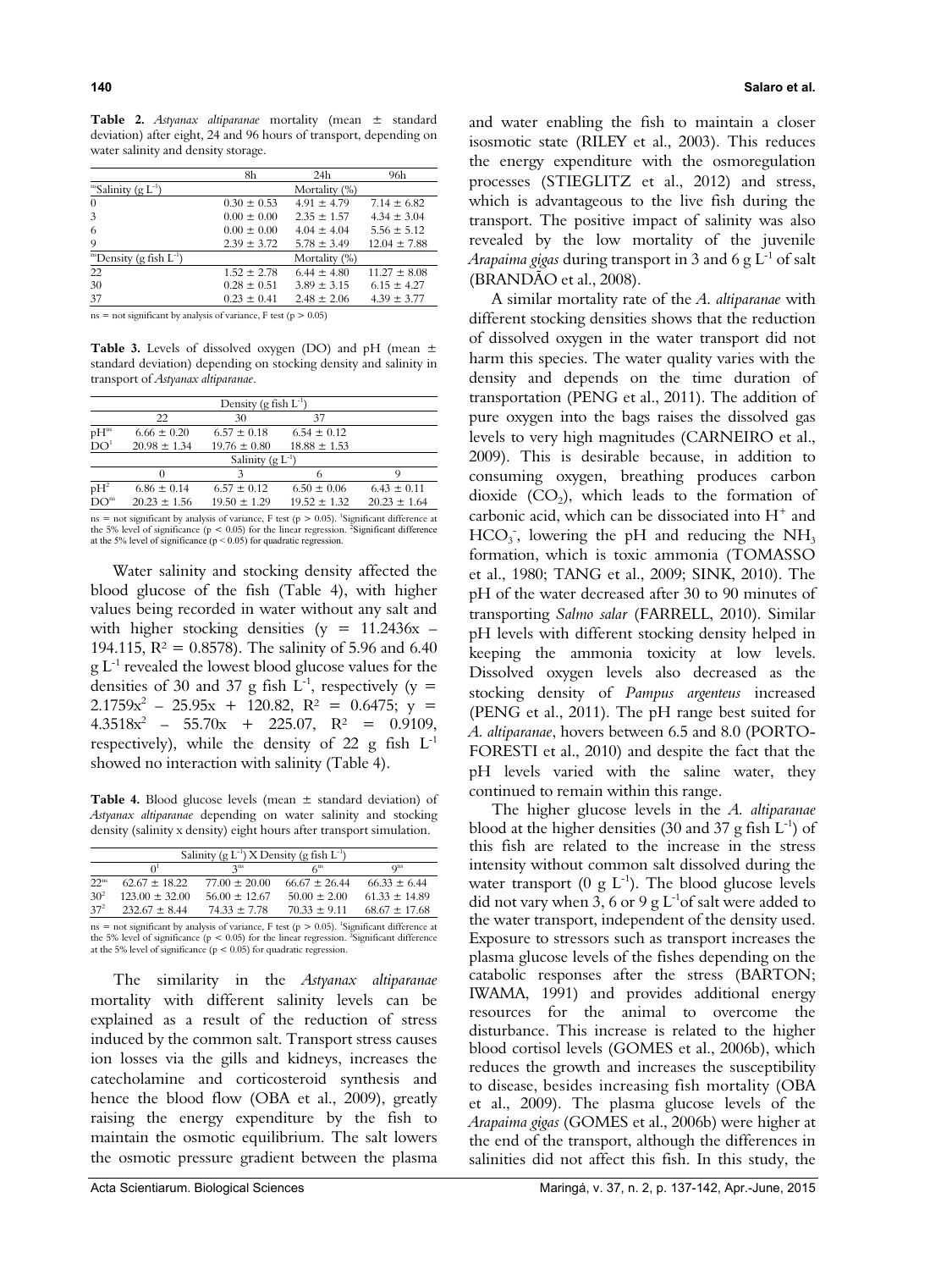#### **Transport in saline water 141**

interaction between the stocking densities and different salinities clearly reveals the role of salt in the mitigation of stress during the transport of the fish.

### Conclusion

*Astyanax altiparanae* fingerlings tolerate water salinity up to 6 g  $L^{-1}$ . High densities increase the stress response and the addition of salt to the water reduces the stress responses of *A. altiparanae* during transport.

### Acknowledgements

We would like to thank the National Council of Technological and Scientific Development (CNPq) for the fellowships (Research Productivity, Master's Degree and Scientific Initiation), and the Foundation for Support of Research of the State of Minas Gerais (FAPEMIG) for the financial support on the presentation of this work.

#### **References**

ALTINOK, I.; GRIZZLE, J. M. Effects of brackish water on growth, feed conversion and energy absorption efficiency by juveniles euryhaline and freshwater stenohaline fishes. **Journal of Fish Biology**, v. 59, n. 5, p. 1142-1152, 2001.

AZAMBUJA, C. R.; MATTIAZZI, J.; RIFFEL, A. P. K.; FINAMOR, I. A.; GARCIA, L. O.; HELDWEIN, C. G.; HEINZMANN, B. M.; BALDISSEROTTO, B.; PAVANATO, M. A.; LLESUY, S. F. Effect of the essential oil of *Lippia alba* on oxidative stress parameters in silver catfish (*Rhamdia quelen*) subjected to transport. **Aquaculture**, v. 319, n. 1-2, p. 156-161, 2011.

BALDISSEROTTO, B. **Fisiologia de peixes aplicada à piscicultura**. Santa Maria: Editora UFSM, 2009.

BARTON, B. A. Stress in fishes: a diversity of responses with particular reference to changes in circulating corticosteroids. **Integrative and Comparative Biology**, v. 42, n. 3, p. 517-525, 2002.

BARTON, B. A.; IWAMA G. K. Physiological changes in fish from stress in aquaculture with emphasis on the response and effects of corticosteroids. **Review of Fish Diseases**, v. 1, n. 1, p. 3-26, 1991.

BRANDÃO, F. R.; GOMES, L. C.; CRESCÊNCIO, R.; CARVALHO, E. S. Uso de sal durante o transporte de juvenis (1 kg) de pirarucu (*Arapaima gigas*). **Acta Amazonica**, v. 38, n. 4, p. 767-772, 2008.

CARNEIRO, P. C. F.; URBINATI, E. C. Salt as a stress response mitigator of matrinxã, *Brycon cephalus* (Günther), during transport. **Aquaculture Research**, v. 32, n. 4, p. 297-304, 2001.

CARNEIRO, P. C. F.; KAISELER, P. H. S.; SWAROFSKY, E. A. C.; BALDISSEROTTO, B. Transport of jundiá *Rhamdia quelen* juveniles at different loading densities: water quality and blood parameters. **Neotropical Ichthyology**, v. 7, n. 2, p. 283-288, 2009.

CECH, J. J.; BARTHOLOW, S. D.; YOUNG, P. S.; HOPKINS, T. E. Strep bass exercise and handling stress in freshwater: physiological responses to recovery environment. Transactions of the **American Fisheries Society**, v. 125, n. 2, p. 308-320, 1996.

FARRELL A. P. Toward improved public confidence in farmed fish: a Canadian perspective on fish welfare during marine transport. **Journal of the World Aquaculture Society**, v. 41, n. 2, p. 225-239, 2010.

FASHINA-BOMBATA, H. A.; BUSARI, A. N. Influence of salinity on the developmental stages of African catfish *Heterobranchus longifilis* (Valenciennes, 1840). **Aquaculture**, v. 224, n. 1-4, p. 213-222, 2003.

GOLOMBIESKI, J. I.; SILVA, L. V. F.; BALDISSEROTTO, B.; SILVA, J. H. S. Transport of silver catfish (*Rhamdia quelen*) fingerlings at different times, load densities, and temperatures. **Aquaculture**, v. 216, n. 1-4, p. 95-102, 2003.

GOMES, L. C.; ARAUJO-LIMA, C. A. R. M.; ROUBACH, R.; URBINATI, E. C. Avaliação dos efeitos da adição de sal e da densidade no transporte de tambaqui. **Pesquisa Agropecuária Brasileira**, v. 38, n. 2, p. 283-290, 2003.

GOMES, L. C.; ARAUJO-LIMA, C. A. R. M.; CHIPPARI-GOMES, A. R.; ROUBACH, R. Transportation of juvenile tambaqui (*Colossoma macropomum*) in a closed system. **Brazilian Journal of Biology**, v. 66, n. 2, p. 493-502, 2006a.

GOMES, L. C.; CHAGAS, E. C.; BRINN, R. P.; ROUBACH, R.; COPPATI, C. E.; BALDISSEROTTO, B. Use of salt during transportation of air breathing pirarucu juveniles (*Arapaima gigas*) in plastic bags. **Aquaculture**, v. 256, n. 1-4, p. 521-528, 2006b.

GONÇALVES, L. U.; PARISI, G.; BONELLI, A.; SUSSEL, F. R.; VIEGAS, E. M. M. The fatty acid compositions of total, neutral and polar lipids in wild and farmed lambari (*Astyanax altiparanae*) (Garutti and Britski, 2000) broodstock. **Aquaculture Research**, v. 45, n. 2, p. 195-203, 2014.

GROTTUM, J. A.;STAURNES, M.; SIGHOLT, T. Effect of oxygenation, aeration and pH control on water quality and survival of turbot, *Scophthalmus maximus* (L.), kept at high densities during transport. **Aquaculture Research**, v. 28, n. 2, p. 159-164, 1997.

HASAN, M.; BART, A. N. Improved survival of rohu, *Labeorohita* (Hamilton-Buchanan) and silver carp, *Hypophthalmichthys molitrix* (Valenciennes) fingerlings using low-dose quinaldine and benzocaine during transport. **Aquaculture Research**, v. 38, n. 1, 50-58, 2007.

JOMORI, R. K.; LUZ, R. K.; PORTELLA, M. C .Effect of salinity on larval rearing of Pacu, *Piaractus mesopotamicus*, a freshwater species. **Journal of the World Aquaculture Society**, v. 43, n. 3, p. 423-432, 2012.

LUZ, R. K.; SANTOS, J. C. E. Effect of salt addition and feeding frequency on the cascudo preto *Rhinelepis*